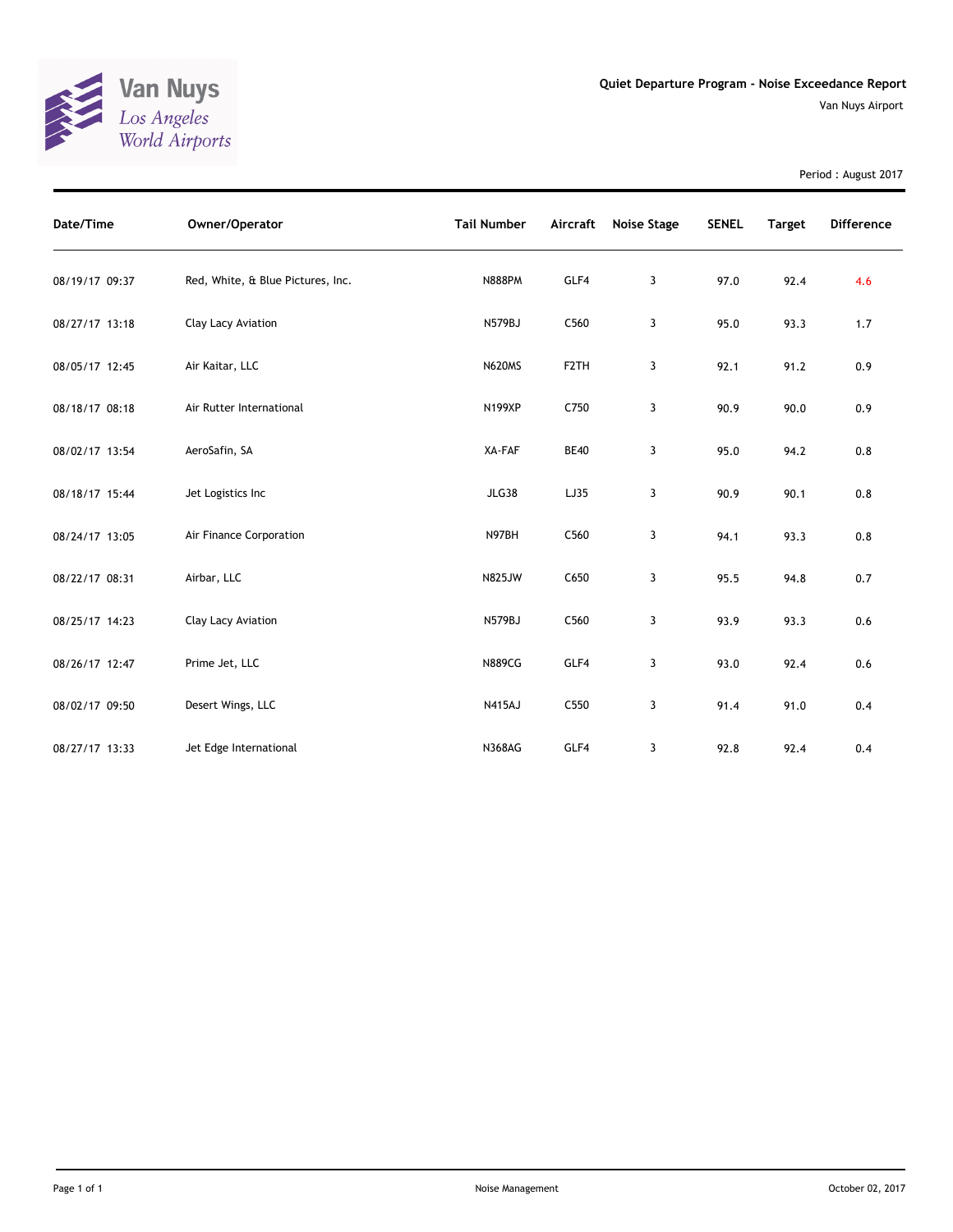

Period : August 2017

| Owner/Operator                         | <b>Departures Exceeding</b><br><b>Target Noise Level</b> | <b>Total Southbound</b><br><b>Jet Departures</b> |
|----------------------------------------|----------------------------------------------------------|--------------------------------------------------|
| Clay Lacy Aviation                     | $\overline{2}$                                           | 202                                              |
| AeroSafin, SA                          | $\mathbf{1}$                                             | $\mathbf{1}$                                     |
| Desert Wings, LLC                      | 1                                                        | 1                                                |
| Jet Logistics Inc                      |                                                          | 1                                                |
| Air Rutter International               |                                                          | 2                                                |
| Red, White, & Blue Pictures, Inc.      |                                                          | 2                                                |
| Air Finance Corporation                |                                                          | 4                                                |
| Air Kaitar, LLC                        |                                                          | 4                                                |
| Airbar, LLC                            |                                                          | 8                                                |
| Prime Jet, LLC                         | 1                                                        | 14                                               |
| Jet Edge International                 | 1                                                        | 101                                              |
| 415NG LLC                              | 0                                                        | $\mathbf{1}$                                     |
| 477 Aviation, LLC                      | 0                                                        | 1                                                |
| 53 Wildcat, LLC                        | 0                                                        |                                                  |
| 593HR, Inc.                            | 0                                                        |                                                  |
| 6500, LLC                              | 0                                                        | 1                                                |
| AAR International Financial Services   | 0                                                        | 1                                                |
| Abelag Aviation SA                     | 0                                                        | 1                                                |
| Aerolineas de Tehuacan, SA de CV       | 0                                                        |                                                  |
| Air Alsie A/S                          | 0                                                        |                                                  |
| Air Partners Corporation               | 0                                                        |                                                  |
| Air Time, LLC                          | 0                                                        |                                                  |
| Aircraft Evaluation & Management, Inc. | 0                                                        |                                                  |
| Alexander Aviation, LLC                | 0                                                        |                                                  |
| Allegiance Aviation                    | 0                                                        |                                                  |
| AMERICAN AIRLINES INC                  | 0                                                        |                                                  |
| Ariaer, LLC                            | 0                                                        |                                                  |
| Arnell Enterprises, Inc.               | 0                                                        |                                                  |
| AS Aspen, LLC                          | 0                                                        |                                                  |
| Asia Aviation Company Pte. Ltd         | 0                                                        |                                                  |
| ATI Jet Sales West, LLC                | 0                                                        |                                                  |
| Aviation CMP, Inc.                     | o                                                        |                                                  |
| <b>Aviation Link Company</b>           | 0                                                        | 1                                                |
| AvionVerte, LLC                        | 0                                                        |                                                  |
| <b>B. Coleman Aviation</b>             | 0                                                        | 1                                                |
| Baker Aviation, LLC                    | 0                                                        | 1                                                |
| BAL Global Finance Canada Corp.        | 0                                                        | 1                                                |
| Banc of America Leasing & Capital, LLC | 0                                                        | 1                                                |
| Bank of America, N.A.                  | 0                                                        | 1                                                |
| Bank of Stockton                       | 0                                                        | 1                                                |

The Van Nuys Airport Fly Friendly - Quiet Departure Program asks that operators of jet aircraft use manufacturer's or NBAA quiet departure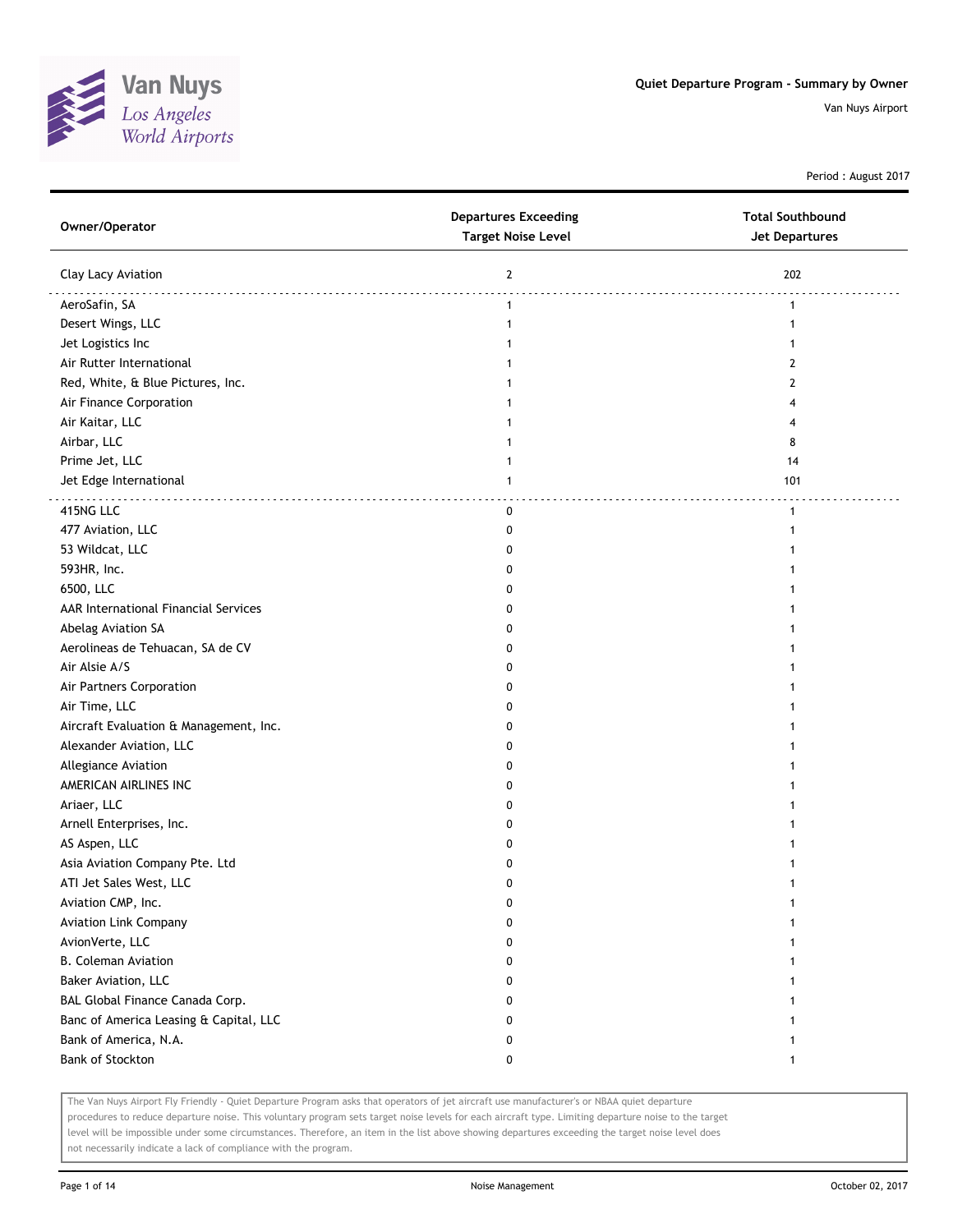

Period : August 2017

| Owner/Operator                       | <b>Departures Exceeding</b><br><b>Target Noise Level</b> | <b>Total Southbound</b><br>Jet Departures |
|--------------------------------------|----------------------------------------------------------|-------------------------------------------|
| Basic Capital Management, Inc.       | 0                                                        |                                           |
| Berkshire Leasing, LLC               | 0                                                        |                                           |
| Beverly Hills Exotic Collection, LLC | 0                                                        |                                           |
| Biscuit Aviation, LLC                | 0                                                        |                                           |
| Blue Angel Aviation, LLC             | 0                                                        |                                           |
| BLUE HORIZONS HOLDINGS LLC           | 0                                                        |                                           |
| Blue Star Management Services Corp.  | 0                                                        |                                           |
| Bolt Leasing, LLC                    | 0                                                        |                                           |
| Borajet                              | 0                                                        |                                           |
| Bravo Transportation, Inc.           | 0                                                        |                                           |
| Bush Aviation, LLC                   | 0                                                        |                                           |
| Buzzard Aviation, LLC                | 0                                                        |                                           |
| <b>CAG Leasing LLC</b>               | 0                                                        |                                           |
| Canyon Partners, LLC                 | 0                                                        |                                           |
| Capital Transport, LLC               | 0                                                        |                                           |
| Cardinal Associates, LLC             | 0                                                        |                                           |
| Carlton Place Leasing, LLC           | 0                                                        |                                           |
| Carnival Corporation                 | 0                                                        |                                           |
| Casey Company                        | 0                                                        |                                           |
| Cathexis Oil & Gas, LLC              | 0                                                        |                                           |
| CCF Brands, LLC                      | 0                                                        |                                           |
| CFS Air, LLC                         | 0                                                        |                                           |
| Challenger 3045 LLC                  | 0                                                        |                                           |
| Charlie Romeo, LLC                   | 0                                                        |                                           |
| Chatfield Air Ambulance, Inc.        | 0                                                        |                                           |
| Clark, Jeff Ray                      | 0                                                        |                                           |
| Classic Services II, LLC             | 0                                                        |                                           |
| Cloud Nine Aviation, LLC             | 0                                                        |                                           |
| CMC Aviaiton Holdings, LLC           | 0                                                        |                                           |
| Cockrell Resources, Inc.             | 0                                                        |                                           |
| Colfax Business, SA                  | 0                                                        |                                           |
| Colorado Jet, LLC                    | 0                                                        |                                           |
| <b>CONRADY MARC</b>                  | 0                                                        |                                           |
| Corporate Air, LLC                   | 0                                                        |                                           |
| Corporate Fleet Services, LLC        | 0                                                        |                                           |
| Culbertson Aviation, LLC             | 0                                                        |                                           |
| Cutter Aviation, Inc.                | 0                                                        |                                           |
| DAC Air, LLC                         | 0                                                        |                                           |
| DAS Plane, LLC                       | 0                                                        |                                           |
| Dr. Lokesh S. Tantuwaya, MD, Inc.    | 0                                                        |                                           |
| Dumont Aircraft, LLC                 | 0                                                        |                                           |

The Van Nuys Airport Fly Friendly - Quiet Departure Program asks that operators of jet aircraft use manufacturer's or NBAA quiet departure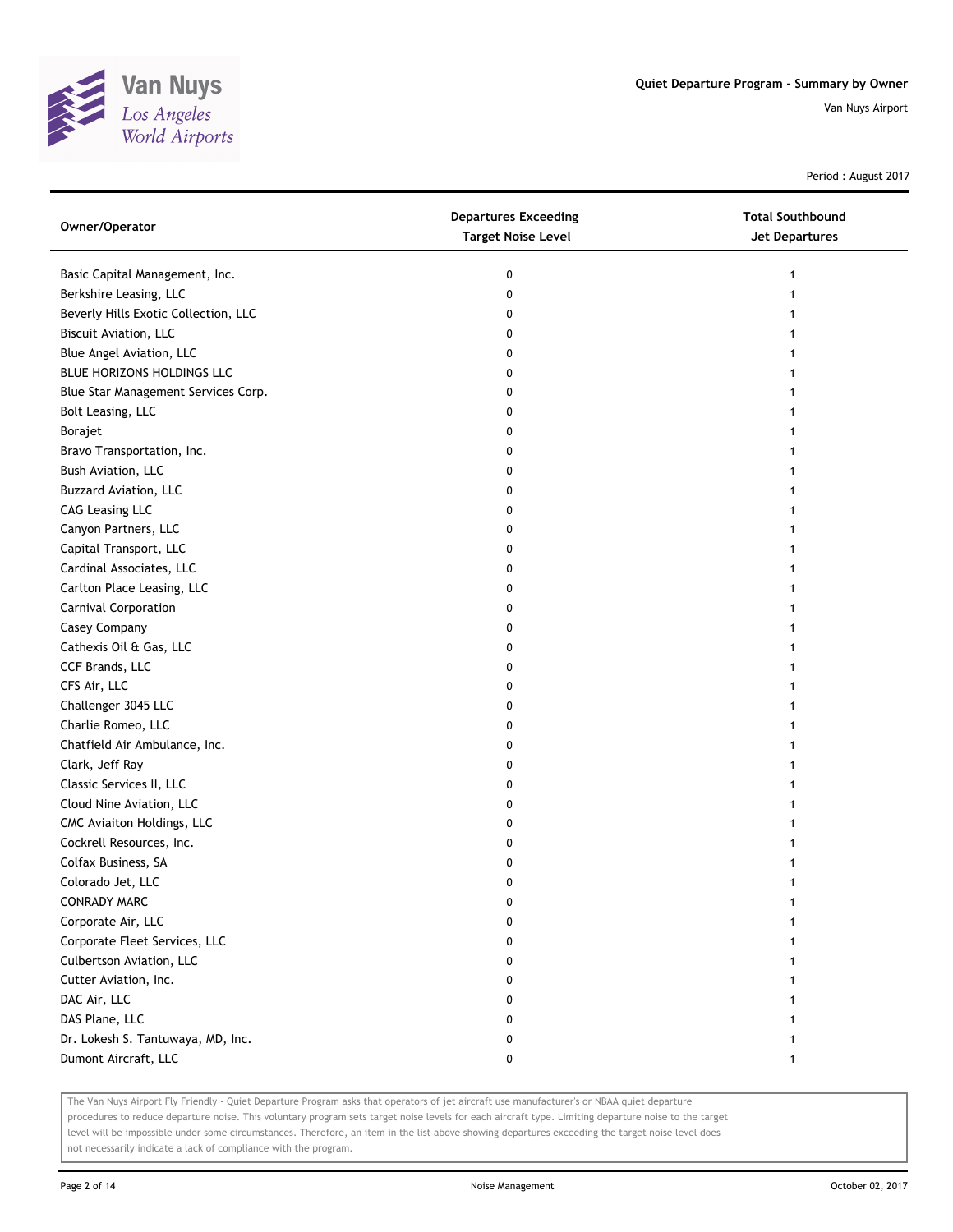

Period : August 2017

| Owner/Operator                                  | <b>Departures Exceeding</b><br><b>Target Noise Level</b> | <b>Total Southbound</b><br>Jet Departures |
|-------------------------------------------------|----------------------------------------------------------|-------------------------------------------|
| Dunbar Aviation, LLC                            | 0                                                        | 1                                         |
| E350, LLC                                       | 0                                                        |                                           |
| Earth Star, Inc.                                | 0                                                        |                                           |
| Echo Matrix, LLC                                | 0                                                        |                                           |
| Edgewood Properties, Inc C/O JSM at Falcon, LLC | 0                                                        |                                           |
| Edgington Transport, LLC                        | 0                                                        |                                           |
| Elite Air, Inc.                                 | 0                                                        |                                           |
| EMB678, LLC                                     | 0                                                        |                                           |
| <b>Emerson Electric Company</b>                 | 0                                                        |                                           |
| Emily Aviation, LLC                             | 0                                                        |                                           |
| EWZ Aviation Inc.                               | 0                                                        |                                           |
| Exclusive Jets, LLC                             | 0                                                        |                                           |
| Execaire                                        | 0                                                        |                                           |
| Executive AirShare, LLC                         | 0                                                        |                                           |
| Executive Jet Management                        | 0                                                        |                                           |
| Exelis, Inc                                     | 0                                                        |                                           |
| Felham Enterprises, Ltd.                        | 0                                                        |                                           |
| Fenneman Aviation, LLC                          | 0                                                        |                                           |
| Ferrer Air, LLC                                 | 0                                                        |                                           |
| FJ900, Inc.                                     | 0                                                        |                                           |
| Flightexec                                      | 0                                                        |                                           |
| Fluffy Russian LLC                              | 0                                                        |                                           |
| Fly Phenon 208, LLC                             | 0                                                        |                                           |
| Flying Farmer, LLC                              | 0                                                        |                                           |
| Forum Air, LLC                                  | 0                                                        |                                           |
| Frank's International                           | 0                                                        |                                           |
| G650 Operating, LLC                             | 0                                                        |                                           |
| Garrett Thornburg Revocable Trust               | 0                                                        |                                           |
| Gateway Aviation, Inc.                          | 0                                                        |                                           |
| General Dynamics C4 Systems, Inc.               | 0                                                        |                                           |
| Global Aircraft, LLC                            | 0                                                        |                                           |
| Gold Sands, LLC                                 | 0                                                        |                                           |
| Gruffy, LLC                                     | 0                                                        |                                           |
| GSM Assets, LLC                                 | 0                                                        |                                           |
| <b>Gulfstream Aerospace Corporation</b>         | 0                                                        |                                           |
| Haas Automation, Inc.                           | 0                                                        |                                           |
| Hamilton Aviation, Inc.                         | 0                                                        |                                           |
| Harth Trading Establishment                     | 0                                                        |                                           |
| Hassle Free Airways, LLC                        | 0                                                        |                                           |
| HCC Aviation, LLC                               | 0                                                        |                                           |
| HCG Challenger, LLC                             | 0                                                        |                                           |

The Van Nuys Airport Fly Friendly - Quiet Departure Program asks that operators of jet aircraft use manufacturer's or NBAA quiet departure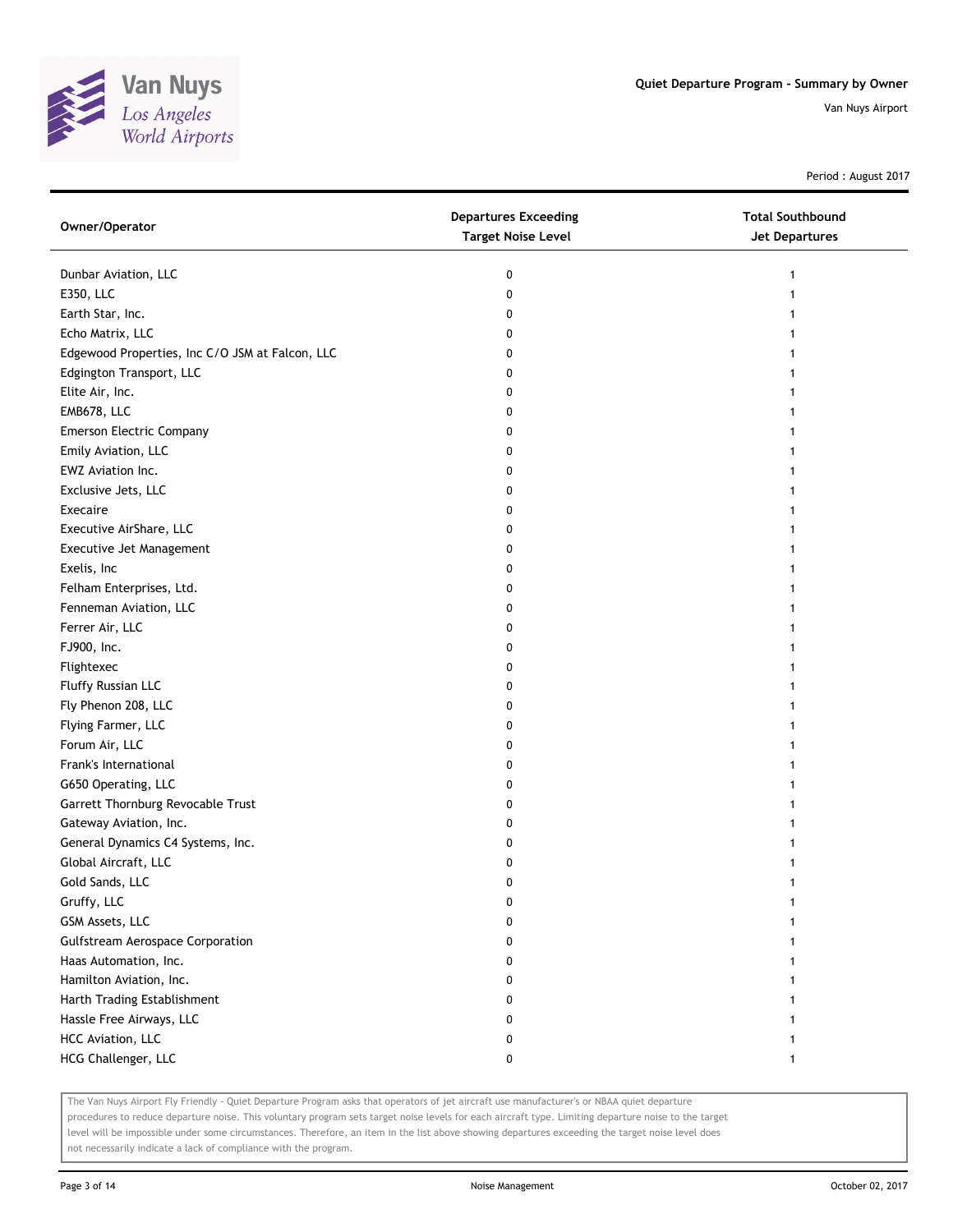

Period : August 2017

| Owner/Operator                          | <b>Departures Exceeding</b><br><b>Target Noise Level</b> | <b>Total Southbound</b><br><b>Jet Departures</b> |
|-----------------------------------------|----------------------------------------------------------|--------------------------------------------------|
| Heights Aviation, LLC                   | 0                                                        | 1                                                |
| HGA, LLC                                | 0                                                        | 1                                                |
| HJB Enterprises, LLC                    | 0                                                        | 1                                                |
| Horizon Aviation, Ltd.                  | 0                                                        | 1                                                |
| International Jet Management GmbH       | 0                                                        | 1                                                |
| International Lease Finance Corporation | 0                                                        | 1                                                |
| J Air, LLC                              | 0                                                        | 1                                                |
| J. R. Aviation, LLC                     | 0                                                        |                                                  |
| JAF Aviation, LLC                       | 0                                                        |                                                  |
| Jet Access Aviation, LLC                | 0                                                        |                                                  |
| Jet Aviation/Van Nuys                   | 0                                                        |                                                  |
| Jet Transfer, LLC                       | 0                                                        | 1                                                |
| JMD Leasing, Inc.                       | 0                                                        | 1                                                |
| John R. Lawson Rock & Oil, Inc.         | 0                                                        | 1                                                |
| Johnson Electric Holdings Limited       | 0                                                        | 1                                                |
| JS CJ3, LLC                             | 0                                                        | 1                                                |
| Juliet Foxtrot, LLC                     | 0                                                        | 1                                                |
| Kalitta Charters, LLC                   | 0                                                        |                                                  |
| Ke' OMele Flight Company, LLC           | 0                                                        |                                                  |
| Key Air, LLC                            | 0                                                        |                                                  |
| Key Lime Air, Inc.                      | 0                                                        |                                                  |
| Khan Aviation, Inc                      | 0                                                        |                                                  |
| KJC Asset Management, LLC               | 0                                                        | 1                                                |
| KW Flight, LLC                          | 0                                                        |                                                  |
| L2 Aviation, LLC                        | 0                                                        | 1                                                |
| Langham Developments, LLC               | 0                                                        | 1                                                |
| Lavinia Aircraft Leasing, LLC           | 0                                                        |                                                  |
| Limerick Holdings, LLC                  | 0                                                        |                                                  |
| Litton Aviation, LLC                    | 0                                                        |                                                  |
| LOS ANGELES COUNTY SHERIFFS DEPARTMENT  | 0                                                        |                                                  |
| LS Air, LLC                             | 0                                                        |                                                  |
| M & N Aviation                          | 0                                                        | 1                                                |
| M.A.R. Aviation SN 204, LLC             | 0                                                        | 1                                                |
| M.P. Air, Inc.                          | 0                                                        |                                                  |
| Mach One Air Charters, Inc.             | 0                                                        |                                                  |
| MaCWIG Holdings, LLC                    | 0                                                        |                                                  |
| Malibu Consulting, Ltd.                 | 0                                                        |                                                  |
| Mann Aviation, LLC                      | 0                                                        |                                                  |
| Mannco, LLC                             | 0                                                        |                                                  |
| Marvin Leasing LLC                      | 0                                                        |                                                  |
| Massman Tucky Holdings, LLC             | 0                                                        | 1                                                |

The Van Nuys Airport Fly Friendly - Quiet Departure Program asks that operators of jet aircraft use manufacturer's or NBAA quiet departure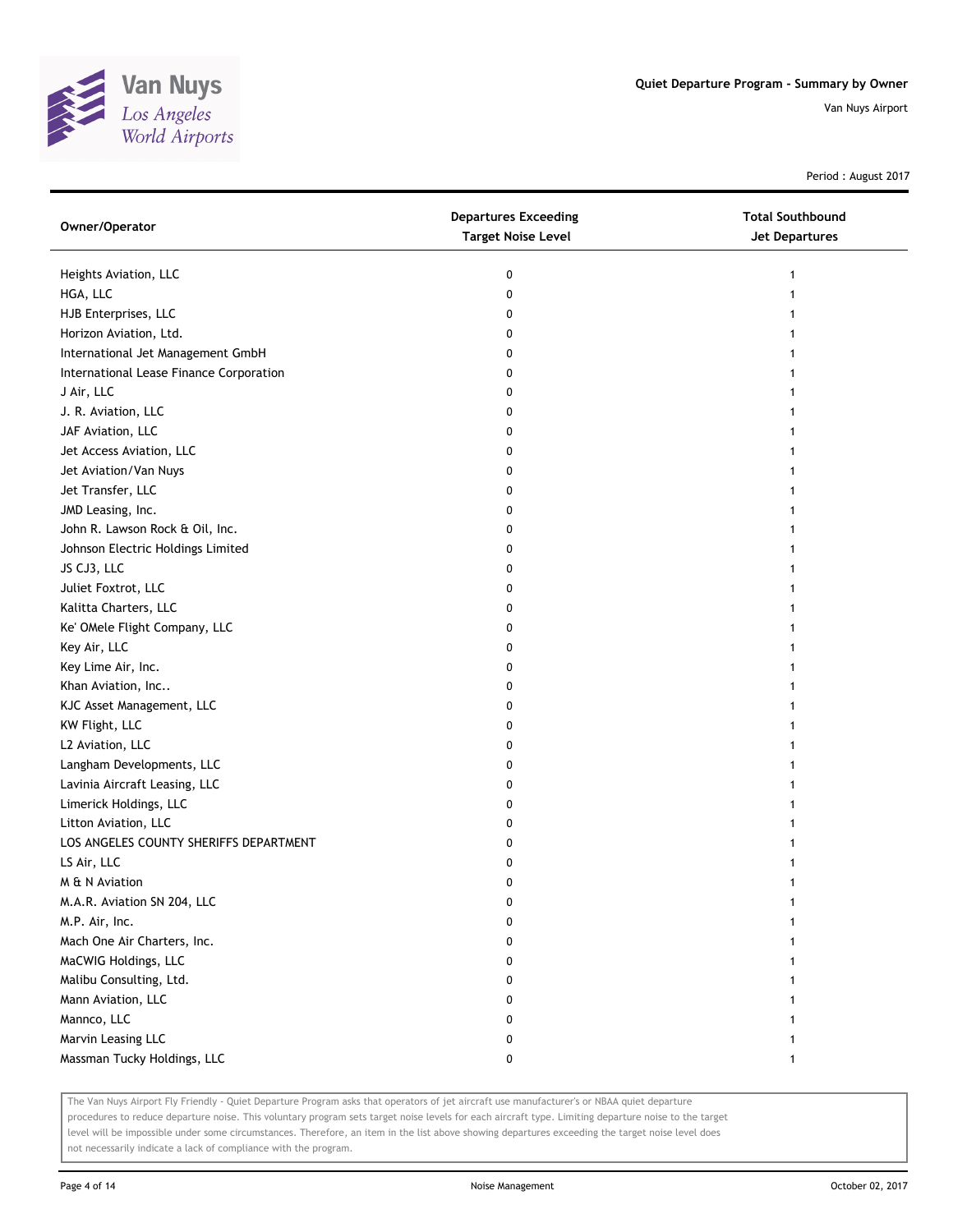

Period : August 2017

| Owner/Operator                  | <b>Departures Exceeding</b><br><b>Target Noise Level</b> | <b>Total Southbound</b><br><b>Jet Departures</b> |
|---------------------------------|----------------------------------------------------------|--------------------------------------------------|
| McDonald Aviation, LLC          | 0                                                        |                                                  |
| MEDCP AVIATION LLC              | 0                                                        |                                                  |
| Michael Dorn                    | 0                                                        |                                                  |
| Midland Financial Company       | 0                                                        |                                                  |
| Midwest Charter, LLC            | 0                                                        |                                                  |
| Mill Creek Systems, LLCLC       | 0                                                        |                                                  |
| Million Air - Dallas            | 0                                                        |                                                  |
| MLW LaPaloma, Inc.              | 0                                                        |                                                  |
| MT Yack Aviation, LLC           | 0                                                        |                                                  |
| MTS Leasing, LLC                | 0                                                        |                                                  |
| Mueller Industries, Inc.        | 0                                                        |                                                  |
| N12CF, LLC                      | 0                                                        |                                                  |
| N602JC LLC                      | 0                                                        |                                                  |
| N605WG, LLC                     | 0                                                        |                                                  |
| N869DL, LLC                     | 0                                                        |                                                  |
| N910CF, LLC                     | 0                                                        | 1                                                |
| Najafi Aviation, LLC            | 0                                                        |                                                  |
| Nextant Aircraft 9017, LLC      | 0                                                        |                                                  |
| Nextant Aircraft, LLC           | 0                                                        |                                                  |
| NIKE INC                        | 0                                                        |                                                  |
| Nita Jet, LLC                   | 0                                                        |                                                  |
| Norman Aircraft Leasing, Inc.   | 0                                                        |                                                  |
| North Point Aviation, LLC       | 0                                                        |                                                  |
| ORBIT AIR LLC                   | 0                                                        |                                                  |
| Outfitter Aviation, LLC         | 0                                                        |                                                  |
| Owen Aviation, LLC              | 0                                                        |                                                  |
| Pacific Coast Aviation, Inc.    | 0                                                        |                                                  |
| Pacific Coast Jet Charter, Inc. | 0                                                        |                                                  |
| PDKAA 250 HM Partners, LLC      | 0                                                        |                                                  |
| Peco Air, LLC                   | 0                                                        |                                                  |
| PETERS BERNARD E                | 0                                                        |                                                  |
| Petersen Holdings, LLC          | 0                                                        |                                                  |
| <b>Pharmair Corporation</b>     | 0                                                        |                                                  |
| Pinnacle Aviation, Inc.         | 0                                                        |                                                  |
| Pioneer Landscaping Materials   | 0                                                        |                                                  |
| PONTIAC AVIATION LLC            | 0                                                        |                                                  |
| PPEJ Fast Transport, LLC        | 0                                                        |                                                  |
| Preferred Aviation, Inc.        | 0                                                        |                                                  |
| Priority 1 Aviation, Inc.       | 0                                                        |                                                  |
| PROCTER & GAMBLE LEASING LLC    | 0                                                        |                                                  |
| Procter & Gamble Leasing, LLC   | 0                                                        |                                                  |

The Van Nuys Airport Fly Friendly - Quiet Departure Program asks that operators of jet aircraft use manufacturer's or NBAA quiet departure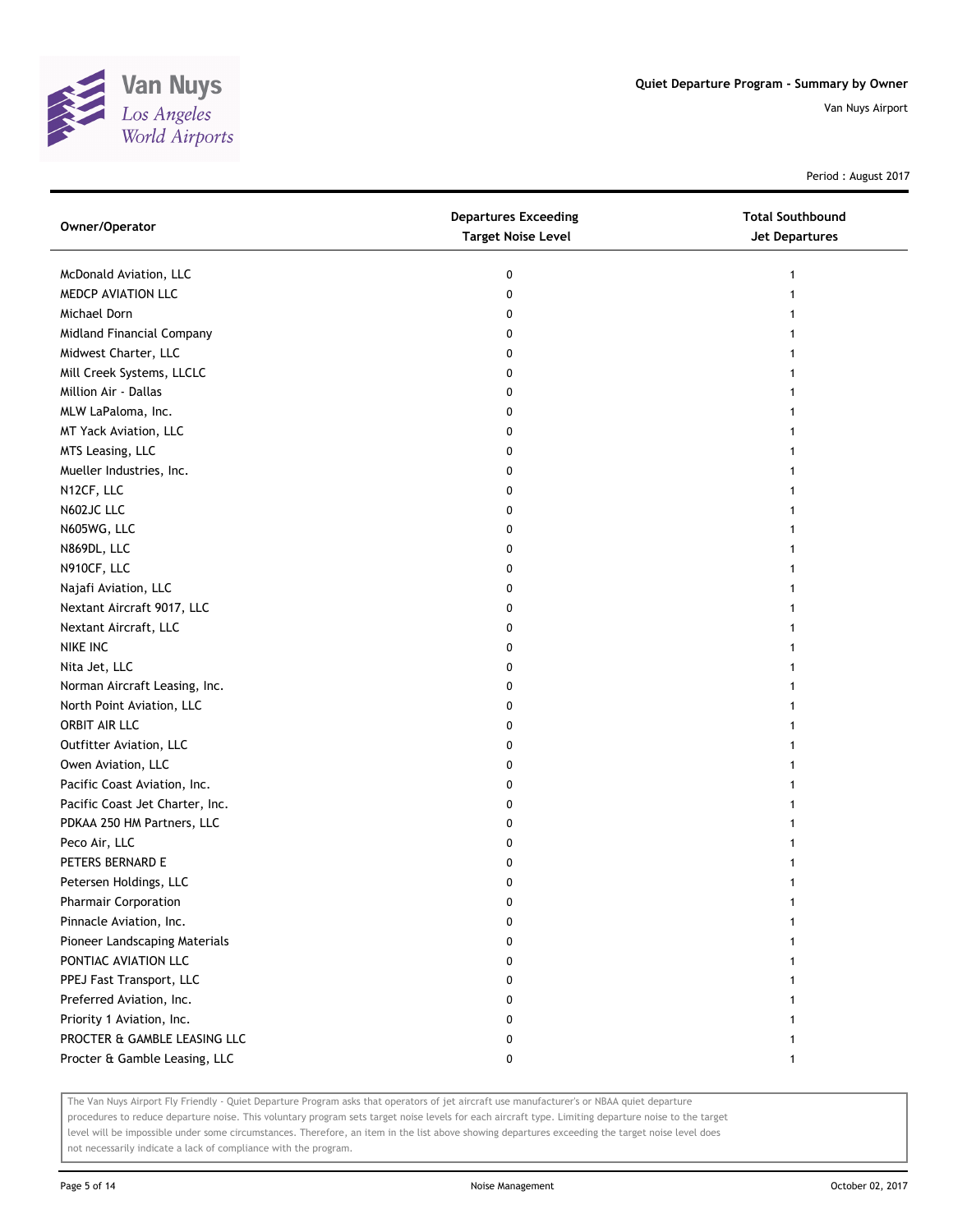

Period : August 2017

| Owner/Operator                       | <b>Departures Exceeding</b><br><b>Target Noise Level</b> | <b>Total Southbound</b><br><b>Jet Departures</b> |
|--------------------------------------|----------------------------------------------------------|--------------------------------------------------|
| R.O.P. Aviation, Inc.                | 0                                                        | 1                                                |
| RA Management Services, LLC          | 0                                                        |                                                  |
| Regions Financial Corporation        | 0                                                        |                                                  |
| <b>REPUBLIC AIRLINES</b>             | 0                                                        |                                                  |
| Rida Aviation, LLC                   | 0                                                        |                                                  |
| RJS Development Corp.                | 0                                                        |                                                  |
| RK-492 Leasing, LLC                  | 0                                                        |                                                  |
| RLR LEASING LLC                      | 0                                                        |                                                  |
| Santa Barbara Aviation, Inc.         | 0                                                        |                                                  |
| Sao Conrado Taxi Aereo               | 0                                                        |                                                  |
| Sapphire Air, LLC                    | 0                                                        |                                                  |
| SCC Asset Co., LLC                   | 0                                                        |                                                  |
| Scott, D. Gregory                    | 0                                                        |                                                  |
| ServiceMaster Acceptance Corporation | 0                                                        |                                                  |
| Short Hills Aviation                 | 0                                                        |                                                  |
| SK Aviation Partners, LLC            | 0                                                        |                                                  |
| SKYWEST AIRLINES Inc.                | 0                                                        |                                                  |
| Southern Glazer's Wine & Spirits     | 0                                                        |                                                  |
| SP Aviation, Inc.                    | 0                                                        |                                                  |
| Spread Our Wings, LLC                | 0                                                        |                                                  |
| SRPB, LLC                            | 0                                                        |                                                  |
| <b>Starlink Aviation</b>             | 0                                                        |                                                  |
| Starwest Air, LLC                    | 0                                                        |                                                  |
| Stephens Institute                   | 0                                                        |                                                  |
| Sunrise Enterprises, LLC             | 0                                                        |                                                  |
| <b>TAG Aviation Asia</b>             | 0                                                        |                                                  |
| TFK Aviation, Inc.                   | 0                                                        |                                                  |
| The Employers Benefit Group, LLC     | 0                                                        |                                                  |
| The Lily Partnership, LLP            | 0                                                        |                                                  |
| THOMAS DEVELOPMENT DELAWARE LLC      | 0                                                        |                                                  |
| Thornburg, Garrett                   | 0                                                        |                                                  |
| <b>Thornton Corporation</b>          | 0                                                        |                                                  |
| Trijet Aviation Management, LLC      | 0                                                        |                                                  |
| <b>Tristar Aviation Management</b>   | 0                                                        |                                                  |
| Tristen Aviation Group, LLC          | 0                                                        |                                                  |
| TTX Holdings, LLC                    | 0                                                        |                                                  |
| TVPX Acquisitions, Inc.              | 0                                                        |                                                  |
| Unijet                               | 0                                                        | 1                                                |
| Union Gas Air Ventures, LLC          | 0                                                        |                                                  |
| United Group Aviation, LLC           | 0                                                        |                                                  |
| <b>VF Corporation</b>                | 0                                                        | $\mathbf{1}$                                     |

The Van Nuys Airport Fly Friendly - Quiet Departure Program asks that operators of jet aircraft use manufacturer's or NBAA quiet departure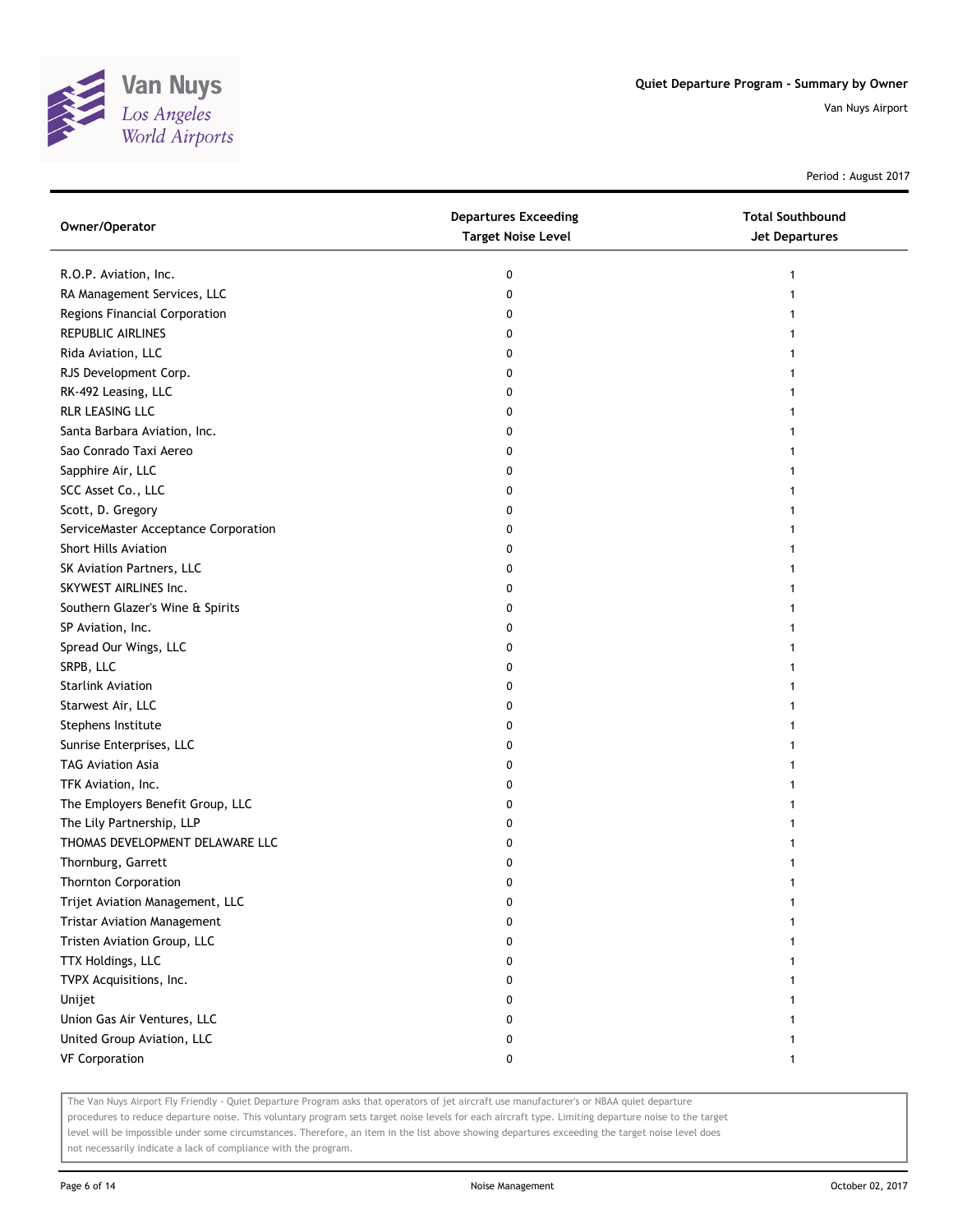

Period : August 2017

| Owner/Operator                           | <b>Departures Exceeding</b><br><b>Target Noise Level</b> | <b>Total Southbound</b><br>Jet Departures |
|------------------------------------------|----------------------------------------------------------|-------------------------------------------|
| VICI Aviation, LLC                       | 0                                                        | 1                                         |
| Wal-Mart Stores Inc                      | 0                                                        |                                           |
| Wal-Mart Stores, Inc.                    | 0                                                        |                                           |
| <b>Washington Corporation</b>            | 0                                                        |                                           |
| <b>Washington Corporations</b>           | 0                                                        |                                           |
| Waterside Aircraft Marketing, LLC        | 0                                                        |                                           |
| WELLS FARGO BANK NORTHWEST NA TRUSTEE    | 0                                                        | 1                                         |
| Wells Fargo Equipment Finance, Inc.      | 0                                                        | 1                                         |
| Westwind Investors Management Co., LLC   | 0                                                        |                                           |
| White Pint Two, LLC                      | 0                                                        |                                           |
| Whiteco Industries, Inc.                 | 0                                                        |                                           |
| Wilmington Trust Company                 | 0                                                        |                                           |
| WINGS & WHEELS LLC                       | 0                                                        |                                           |
| <b>WWF Operating Company</b>             | 0                                                        |                                           |
| Yunwei Corporate Jet Leasing Co. Ltd.    | 0                                                        |                                           |
| 771 JT, LLC                              | 0                                                        | 2                                         |
| AC Aviation Services, LLC                | 0                                                        | 2                                         |
| Ace Aviation Services Corporation        | 0                                                        | 2                                         |
| ACI Jet                                  | 0                                                        | 2                                         |
| ACM Aviation Services, Inc.              | 0                                                        | 2                                         |
| Adams Office, LLC                        | 0                                                        | 2                                         |
| Aeropremiere, LLC                        | 0                                                        | 2                                         |
| Alphacraft Air, LLC                      | 0                                                        | 2                                         |
| Altria Client Services, Inc.             | 0                                                        | 2                                         |
| American Flying Jet, Inc.                | 0                                                        | 2                                         |
| Anderson Aviation, Inc.                  | 0                                                        | 2                                         |
| Andrew Bettis Aviation                   | 0                                                        | 2                                         |
| Astra SPX, LLC                           | 0                                                        | 2                                         |
| Aviation Leasing Group, Inc.             | 0                                                        | 2                                         |
| AVIC International Leasing Company, Ltd. | 0                                                        | 2                                         |
| Badlands Capital, LLC                    | 0                                                        | 2                                         |
| <b>BAM Aviation, LLC</b>                 | 0                                                        | 2                                         |
| Blackjet 1, LLC                          | 0                                                        | 2                                         |
| Blue Star Management Services Corp       | 0                                                        | 2                                         |
| Bopper Airways, LLC                      | 0                                                        | $\overline{2}$                            |
| Broad Green Pictures, LLC                | 0                                                        | 2                                         |
| <b>Business Aircraft Leasing, INC</b>    | 0                                                        | 2                                         |
| C.C. Calzone, LLC                        | 0                                                        | 2                                         |
| Centaero Aviation                        | 0                                                        | 2                                         |
| Central Management Services II LLC       | 0                                                        | 2                                         |
| Cessna Aircraft Company                  | 0                                                        | 2                                         |

The Van Nuys Airport Fly Friendly - Quiet Departure Program asks that operators of jet aircraft use manufacturer's or NBAA quiet departure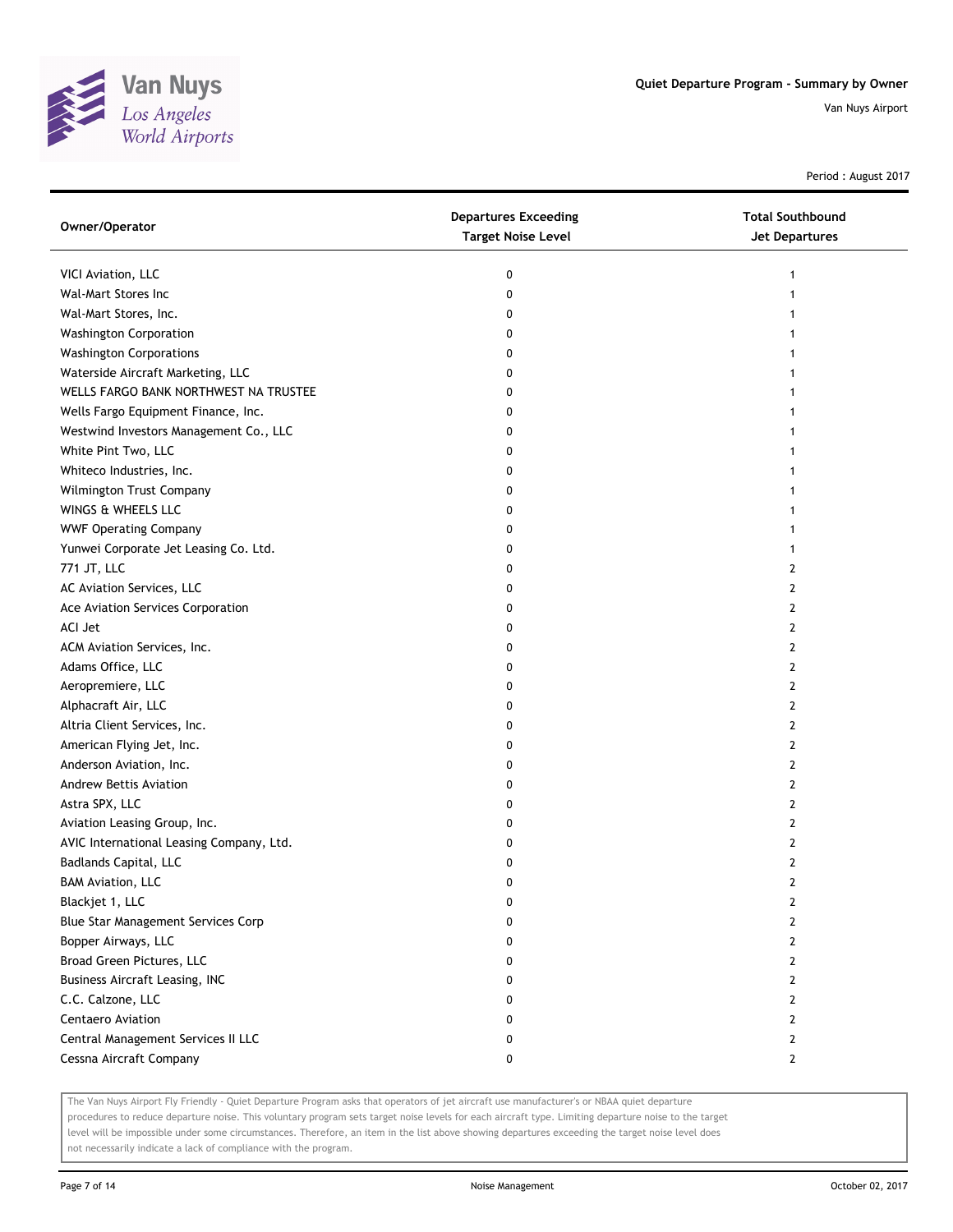

Period : August 2017

| Clear Channel Communication, Inc.<br>0<br>$\mathbf{2}$      |  |
|-------------------------------------------------------------|--|
|                                                             |  |
| Cochran Chapel Equipment Holdings, LLC<br>0<br>$\mathbf{2}$ |  |
| Crescent Heights Sales, Inc.<br>0<br>2                      |  |
| Crestmont 65, LLC<br>0<br>2                                 |  |
| <b>DCCO Aviation LLC</b><br>2<br>0                          |  |
| Dole Foods Flight Operations, Inc.<br>0<br>2                |  |
| DSEA Investments, LLC<br>0<br>2                             |  |
| Dubois Anesthesia Associates, P.C.<br>0<br>2                |  |
| EAL Leasing, Inc.<br>0<br>2                                 |  |
| Everair, LLC<br>0<br>2                                      |  |
| Fairmont Aviation, LLC<br>0<br>2                            |  |
| FJ20 166 LLC<br>0<br>2                                      |  |
| Flight Options, LLC<br>2<br>0                               |  |
| Franklin-Templeton Travel, Inc.<br>0<br>2                   |  |
| Gama Charters, Inc.<br>2<br>0                               |  |
| Gemini Air Group, Inc.<br>0<br>2                            |  |
| General Electric Capital Corporation<br>0<br>2              |  |
| Gov't of Saudi Arabia<br>0<br>2                             |  |
| Grancor Aviation Inc.<br>0<br>2                             |  |
| Guardian Air Service, LP<br>0<br>2                          |  |
| <b>Guthy-Renker Corporation</b><br>2<br>0                   |  |
| Herjavec Group<br>0<br>2                                    |  |
| Jet Aviation Flight Services, Inc.<br>2<br>0                |  |
| Jet Tech Ltd.<br>0<br>2                                     |  |
| JetSelect Aviation, LLC<br>2<br>0                           |  |
| Jhonlin Air Transport PT<br>0<br>2                          |  |
| Jim Falk Lexus of Beverly Hills<br>0<br>2                   |  |
| JPMorgan Chase Bank, N.A.<br>0<br>2                         |  |
| Keystone Aviation, LLC<br>0<br>2                            |  |
| Kimbal Logistics, LLC<br>0<br>2                             |  |
| Kirra A/C Leasing Partnership No. 1<br>2<br>0               |  |
| <b>KUSA Aviation</b><br>$\overline{2}$<br>0                 |  |
| Landmark Aviation<br>0<br>2                                 |  |
| LJ60-266, LLC<br>0<br>2                                     |  |
| Lyon Aviation<br>2<br>0                                     |  |
| MAIRO, LLC<br>2<br>0                                        |  |
| MALUHIA LLC<br>0<br>2                                       |  |
| Martini Aviation, Ltd.<br>0<br>2                            |  |
| Meregrass, Inc<br>0<br>2                                    |  |
| National Education Loan Network, Inc.<br>0<br>2             |  |
| New Process Steel, LP<br>$\mathbf{2}$<br>0                  |  |

The Van Nuys Airport Fly Friendly - Quiet Departure Program asks that operators of jet aircraft use manufacturer's or NBAA quiet departure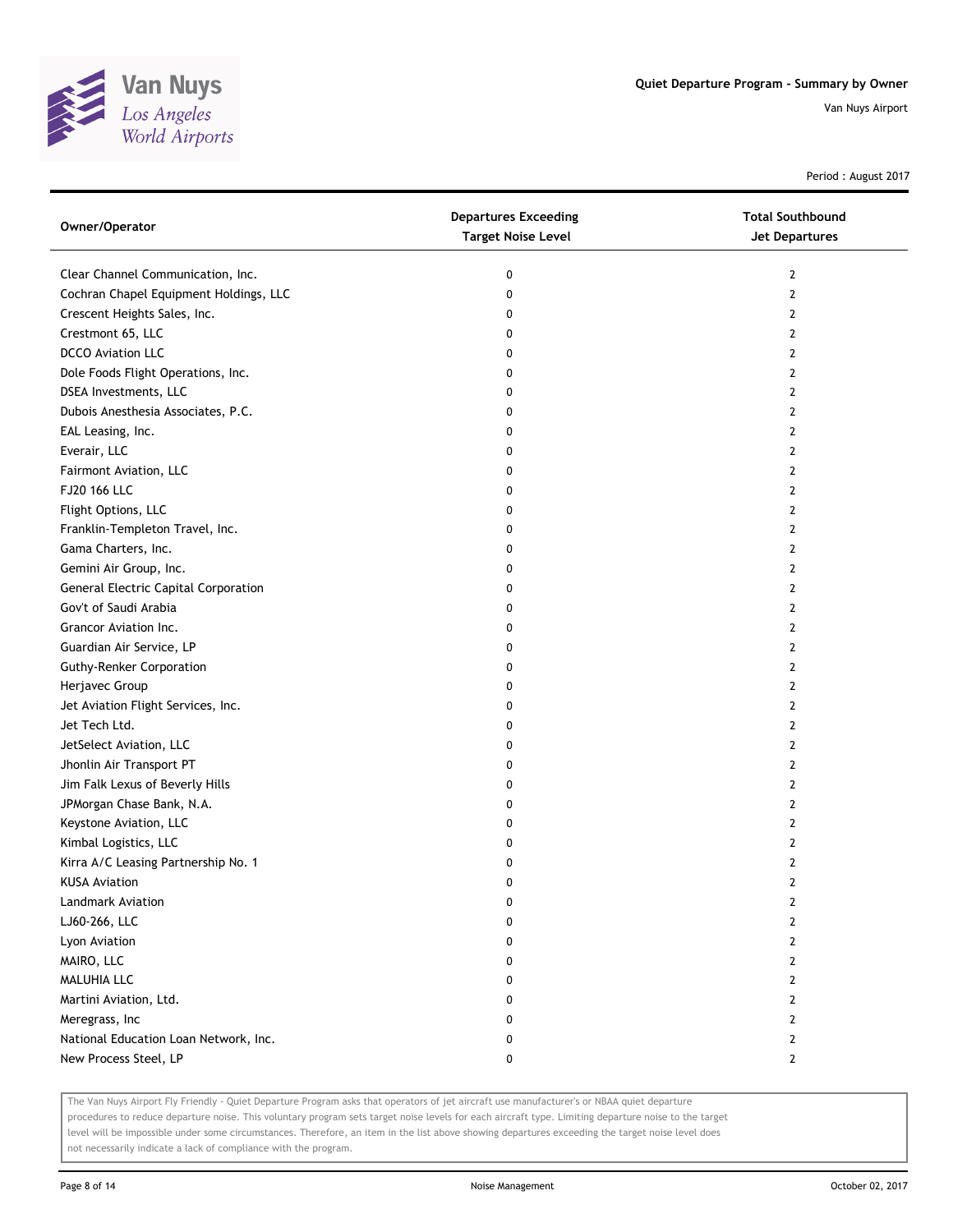

Period : August 2017

| Owner/Operator                       | <b>Departures Exceeding</b><br><b>Target Noise Level</b> | <b>Total Southbound</b><br>Jet Departures |
|--------------------------------------|----------------------------------------------------------|-------------------------------------------|
| NWA Partners, LLC                    | 0                                                        | $\mathbf{2}$                              |
| Omni Air Transport, LLC              | 0                                                        | $\mathbf{2}$                              |
| Pacific Coast Jet, LLC               | 0                                                        | $\mathbf{2}$                              |
| PARAGON 441 LLC.                     | 0                                                        | $\mathbf{2}$                              |
| Perryair, LLC                        | 0                                                        | 2                                         |
| Platinum Equity, LLC                 | 0                                                        | $\mathbf{2}$                              |
| Projets, Inc.                        | 0                                                        | $\mathbf{2}$                              |
| Quart 2C, LLC                        | 0                                                        | 2                                         |
| Rancho Pacific Holdings, LLC         | 0                                                        | 2                                         |
| Raynemen LLC                         | 0                                                        | 2                                         |
| RBRR, Inc.                           | 0                                                        | $\overline{2}$                            |
| Red River Aircraft Leasing, LLC      | 0                                                        | 2                                         |
| Red.com                              | 0                                                        | 2                                         |
| RFS Investments, LLC                 | 0                                                        | $\mathbf{2}$                              |
| RJH Management LLC                   | 0                                                        | 2                                         |
| RPS Holdings, Inc.                   | 0                                                        | $\mathbf{2}$                              |
| S.K. Aviation, LLC                   | 0                                                        | $\mathbf{2}$                              |
| Skybird Aviation                     | 0                                                        | 2                                         |
| SLFJR Holdings, LLC                  | 0                                                        | 2                                         |
| Sterling Aviation, Inc.              | 0                                                        | 2                                         |
| Sweet Jet, LLC                       | 0                                                        | 2                                         |
| <b>Textron Financial Corporation</b> | 0                                                        | $\overline{2}$                            |
| TFG Leasing, LLC                     | 0                                                        | 2                                         |
| The Kroger Company                   | 0                                                        | $\overline{2}$                            |
| Transnet Aviation Group, LLC         | 0                                                        | 2                                         |
| UJM I, LLC                           | 0                                                        | 2                                         |
| Valley Horizons, LLC                 | 0                                                        | 2                                         |
| Virgin Australia                     | 0                                                        | 2                                         |
| WAREHOUSE MANAGEMENT INC             | 0                                                        | 2                                         |
| WG Aviation, LLC                     | 0                                                        | 2                                         |
| <b>Wilshire Associates</b>           | 0                                                        | 2                                         |
| Worthington Enterprises, Inc.        | 0                                                        | $\overline{2}$                            |
| WRIGHT JEFFRY WILLIAM TRUSTEE        | 0                                                        | 2                                         |
| Yuntian 2 Leasing Company, Ltd.      | 0                                                        | 2                                         |
| Ample United Limited                 | 0                                                        | 3                                         |
| Awaiting Documentation               | 0                                                        | 3                                         |
| Bank of Utah                         | 0                                                        | 3                                         |
| Blue Sky 45, LLC                     | 0                                                        | 3                                         |
| Business Jet Managers, Inc.          | 0                                                        | 3                                         |
| Central Missouri Aviation, Inc       | 0                                                        | 3                                         |
| Century Jets                         | 0                                                        | 3                                         |

The Van Nuys Airport Fly Friendly - Quiet Departure Program asks that operators of jet aircraft use manufacturer's or NBAA quiet departure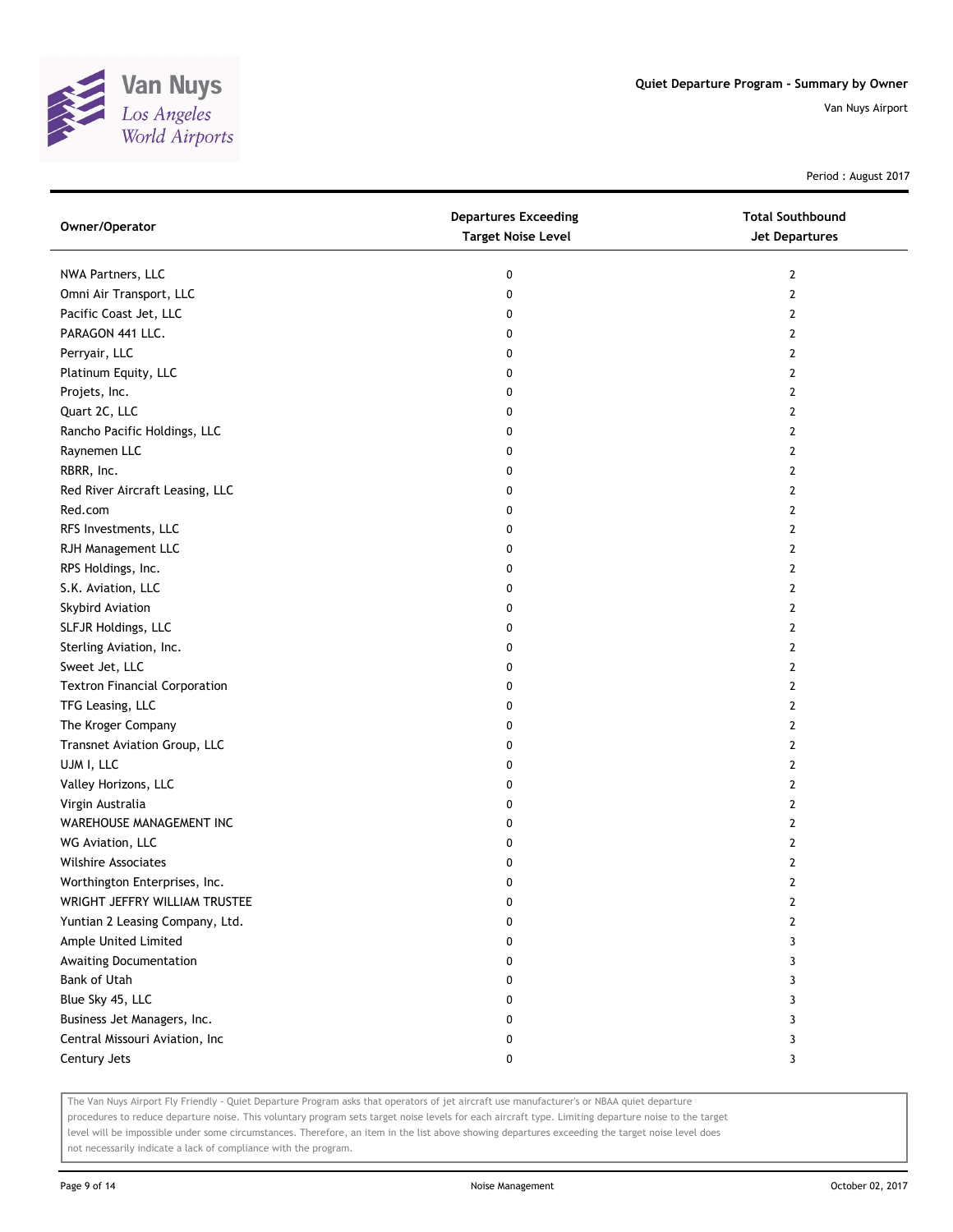

Period : August 2017

| Owner/Operator                        | <b>Departures Exceeding</b><br><b>Target Noise Level</b> | <b>Total Southbound</b><br>Jet Departures |
|---------------------------------------|----------------------------------------------------------|-------------------------------------------|
| Citation X8, LLC                      | 0                                                        | 3                                         |
| CMB Financial Leasing Co., Ltd.       | 0                                                        | 3                                         |
| <b>East Holdings Limited</b>          | 0                                                        | 3                                         |
| Flexjets                              | 0                                                        | 3                                         |
| Fly Eagle, LLC                        | 0                                                        | 3                                         |
| Glenbrook III, LLC                    | 0                                                        | 3                                         |
| Gulfstream Aerospace Corp             | 0                                                        | 3                                         |
| Guthy-Renker Aviation, LLC            | 0                                                        | 3                                         |
| Hawker Acquisition, LLC               | 0                                                        | 3                                         |
| Jayhawk 910VP, LLC                    | 0                                                        | 3                                         |
| Jet Aviation Business Jets, Inc.      | 0                                                        | 3                                         |
| Jet Aviation Flight Services          | 0                                                        | 3                                         |
| K5-Aviation GmbH                      | 0                                                        | 3                                         |
| KLBB Management Services, LLC         | 0                                                        | 3                                         |
| KW770, LLC                            | 0                                                        | 3                                         |
| Legacy Ventures, LLC                  | 0                                                        | 3                                         |
| LKV Air, LLC                          | 0                                                        | 3                                         |
| Mandalay Resort Group                 | 0                                                        | 3                                         |
| Mendota Aircraft Management, LLC      | 0                                                        | 3                                         |
| Meridian Air Charter                  | 0                                                        | 3                                         |
| Moelis & Company Manager, LLC         | 0                                                        | 3                                         |
| N36MU, LLC                            | 0                                                        | 3                                         |
| <b>NVJETS</b>                         | 0                                                        | 3                                         |
| Penske Jet, Inc.                      | 0                                                        | 3                                         |
| Pilgrim Enterprises C/O Castle & Cook | 0                                                        | 3                                         |
| Priester Aviation, LLC                | 0                                                        | 3                                         |
| RWP Associates, Inc.                  | 0                                                        | 3                                         |
| Santa Barbara Executive Jet           | 0                                                        | 3                                         |
| Sierra West Airlines, Inc.            | 0                                                        | 3                                         |
| Silverleaf V, LLC                     | 0                                                        | 3                                         |
| Starjet, Inc.                         | 0                                                        | 3                                         |
| Talon Air, Inc.                       | 0                                                        | 3                                         |
| <b>TFT Aviation</b>                   | 0                                                        | 3                                         |
| Velox Aircraft, LLC                   | 0                                                        | 3                                         |
| Westfield Aviation, Inc. Pty. Ltd.    | 0                                                        | 3                                         |
| Whirlpool Business Travel Department  | 0                                                        | 3                                         |
| Worldwide Jet Charter, LLC            | 0                                                        | 3                                         |
| XCEL Jet Management, Inc.             | 0                                                        | 3                                         |
| Ares Technical Administration, LLC    | 0                                                        |                                           |
| Aviation Consultants, Inc.            | 0                                                        |                                           |
| Channel Island Aviation, Inc.         | 0                                                        | 4                                         |

The Van Nuys Airport Fly Friendly - Quiet Departure Program asks that operators of jet aircraft use manufacturer's or NBAA quiet departure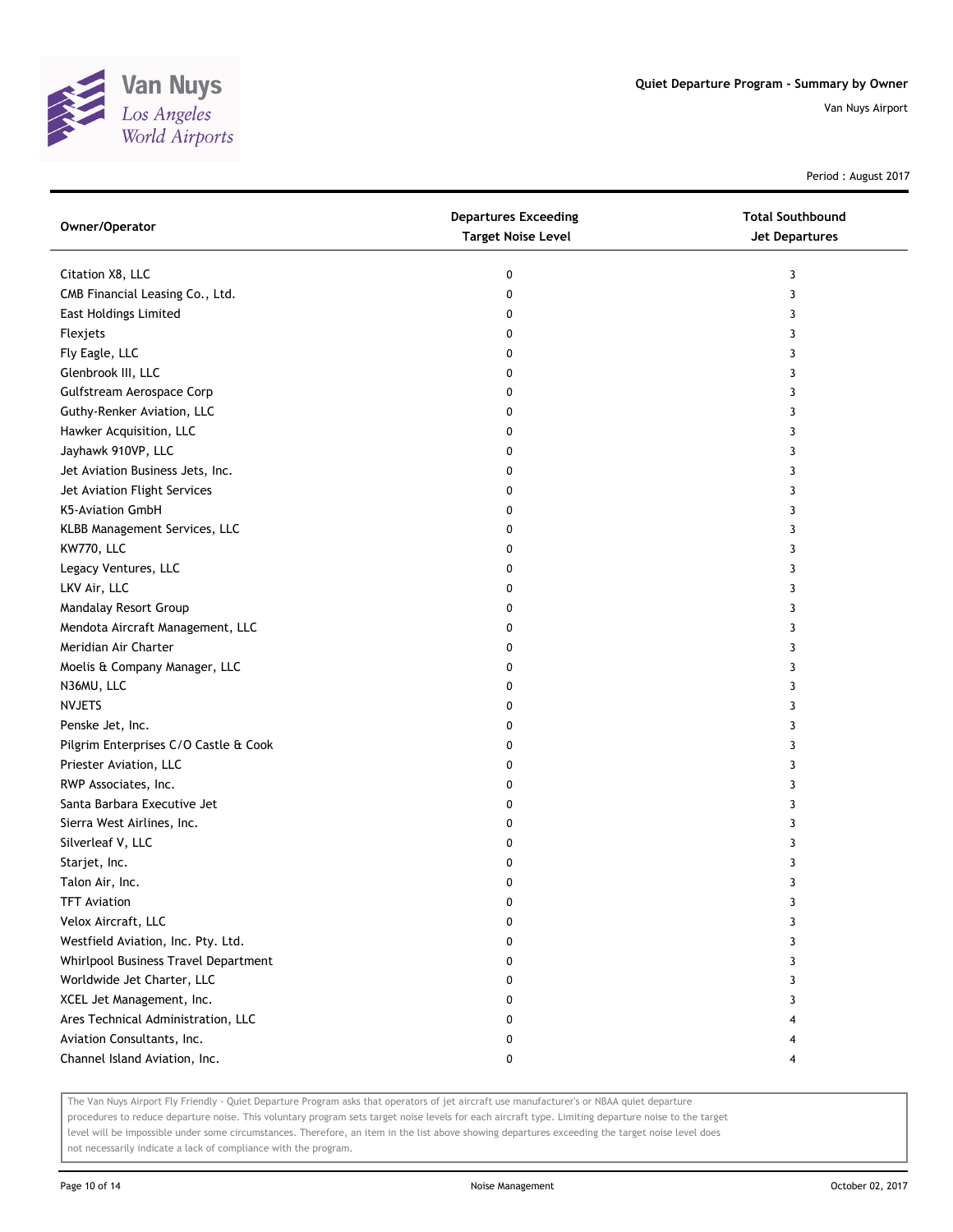

Period : August 2017

| Owner/Operator                              | <b>Departures Exceeding</b><br><b>Target Noise Level</b> | <b>Total Southbound</b><br>Jet Departures |
|---------------------------------------------|----------------------------------------------------------|-------------------------------------------|
| Club Jet                                    | 0                                                        |                                           |
| Cove Aviation Partners, LLC                 | 0                                                        |                                           |
| Delta Private Jets                          | 0                                                        |                                           |
| El Paso Oil, Ltd.                           | 0                                                        |                                           |
| ESK One, LLC                                | 0                                                        |                                           |
| ExcelAire Service, Inc.                     | 0                                                        |                                           |
| Executive Jet Management, Inc.              | 0                                                        |                                           |
| FL Aviation Corp.                           | 0                                                        |                                           |
| Gama Aviation                               | 0                                                        |                                           |
| Glass Aviation, Inc.                        | 0                                                        |                                           |
| Globaljet NA, LLC                           | 0                                                        |                                           |
| Haymon Sports, LLC                          | 0                                                        |                                           |
| Hogs Head Air I, LLC                        | 0                                                        |                                           |
| Jet Linx Aviation, LLC                      | 0                                                        |                                           |
| Journey Aviation, LLC                       | 0                                                        |                                           |
| JRW Aviation, Inc.                          | 0                                                        |                                           |
| La Muse Partners, LLC                       | 0                                                        |                                           |
| Midland Financial Company Flight Department | 0                                                        |                                           |
| Mike Post Productions, Inc.                 | 0                                                        |                                           |
| MSG Aircraft Leasing, LLC                   | 0                                                        |                                           |
| N620PJ, LLC                                 | 0                                                        |                                           |
| N703DJ, LLC                                 | 0                                                        |                                           |
| NantWorks, LLC                              | 0                                                        |                                           |
| PMC Global, Inc.                            | 0                                                        |                                           |
| QS Partners, LLC                            | 0                                                        |                                           |
| Raspberry Consulting, LLC                   | 0                                                        |                                           |
| RB Aircraft Leasing, LLC                    | 0                                                        |                                           |
| Sky River Consulting, LLC                   | 0                                                        |                                           |
| <b>TEXTRON FINANCIAL CORP</b>               | 0                                                        |                                           |
| The Tornante Company, LLC                   | 0                                                        |                                           |
| Trigger Air, LLC                            | 0                                                        |                                           |
| Universal Jet Aviation, Inc.                | 0                                                        |                                           |
| VISTAJET Luftfahrtunternehmen GmbH          | 0                                                        |                                           |
| West Coast Charters, LLC                    | 0                                                        |                                           |
| Windsor Jet Management                      | 0                                                        |                                           |
| Zetta Jet USA, Inc.                         | 0                                                        |                                           |
| AbbVie US, LLC                              | 0                                                        | 5                                         |
| Acabel, LLC                                 | 0                                                        | 5                                         |
| ATI Jet, Inc.                               | 0                                                        | 5                                         |
| Corporate Flight International              | 0                                                        | 5                                         |
| DeBartolo Property Group Flight Department  | 0                                                        | 5                                         |

The Van Nuys Airport Fly Friendly - Quiet Departure Program asks that operators of jet aircraft use manufacturer's or NBAA quiet departure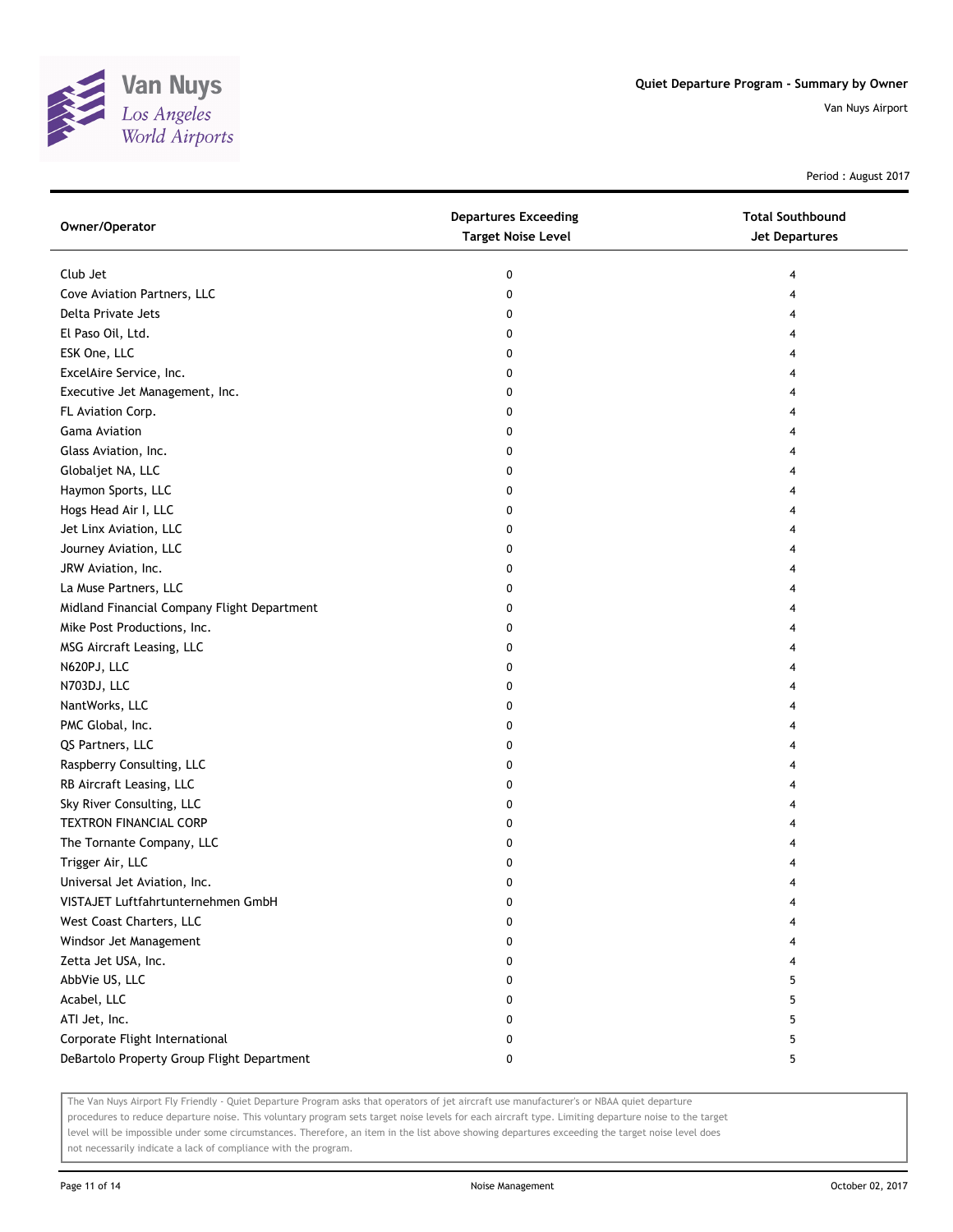

Period : August 2017

| Owner/Operator                        | <b>Departures Exceeding</b><br><b>Target Noise Level</b> | <b>Total Southbound</b><br><b>Jet Departures</b> |
|---------------------------------------|----------------------------------------------------------|--------------------------------------------------|
| Desert Jet, LLC                       | 0                                                        | 5                                                |
| Dumont Jets                           | 0                                                        | 5                                                |
| <b>Flight Options</b>                 | 0                                                        | 5                                                |
| Gary McCoy                            | 0                                                        | 5                                                |
| Irongate Air, LLC                     | 0                                                        | 5                                                |
| Leonard Green & Partners, LLC         | 0                                                        | 5                                                |
| MC Group                              | 0                                                        | 5                                                |
| NELSON AVIATION SERVICES LLC          | 0                                                        | 5                                                |
| Paragon Airways                       | 0                                                        | 5                                                |
| Paragon Transport Management, LLC     | 0                                                        | 5                                                |
| Paramount Pictures Corporation        | 0                                                        | 5                                                |
| Space Exploration Technologies, Corp. | 0                                                        | 5                                                |
| Trently Technical, LLC                | 0                                                        | 5                                                |
| United Medical Devices, LLC           | 0                                                        | 5                                                |
| WG Aero, LLC                          | 0                                                        | 5                                                |
| Air Lease Corporation                 | 0                                                        | 6                                                |
| Airway Charter Services               | 0                                                        | 6                                                |
| Aviation Enterprises, Inc.            | 0                                                        | 6                                                |
| <b>Cirrus Aviation Services</b>       | 0                                                        | 6                                                |
| Hollister Aviation, LLC               | 0                                                        | 6                                                |
| K/S Aviation, LLC                     | 0                                                        | 6                                                |
| <b>KACALP Flight Operations</b>       | 0                                                        | 6                                                |
| Mirage Resorts, Inc.                  | 0                                                        | 6                                                |
| Morningstar Partners, Ltd.            | 0                                                        | 6                                                |
| Mountain Aviation, Inc.               | 0                                                        | 6                                                |
| Nalpak Consulting, LLC                | 0                                                        | 6                                                |
| Park Air, LLC                         | 0                                                        | 6                                                |
| Platinum Aviation, LLC                | 0                                                        | 6                                                |
| The Heavener Company Leasing, LLC     | 0                                                        | 6                                                |
| <b>Tull Family Trust</b>              | 0                                                        | 6                                                |
| Ultra-Lux Jets, Inc.                  | 0                                                        | 6                                                |
| Watch Hill Capital, LLC               | 0                                                        | 6                                                |
| Winbrook LLC                          | 0                                                        | 6                                                |
| 1st Avenue TJC, LLC                   | 0                                                        | 7                                                |
| Colony Capital, LLC                   | 0                                                        | 7                                                |
| Jet Set Aircraft, Inc.                | 0                                                        | 7                                                |
| Presidential Aviation, Inc.           | 0                                                        | 7                                                |
| RSH Consulting, LLC                   | 0                                                        | 7                                                |
| Sands Aviation, LLC                   | 0                                                        | 7                                                |
| Threshold Technologies, Inc.          | 0                                                        | $\overline{7}$                                   |
| <b>BANK OF UTAH TRUSTEE</b>           | 0                                                        | 8                                                |

The Van Nuys Airport Fly Friendly - Quiet Departure Program asks that operators of jet aircraft use manufacturer's or NBAA quiet departure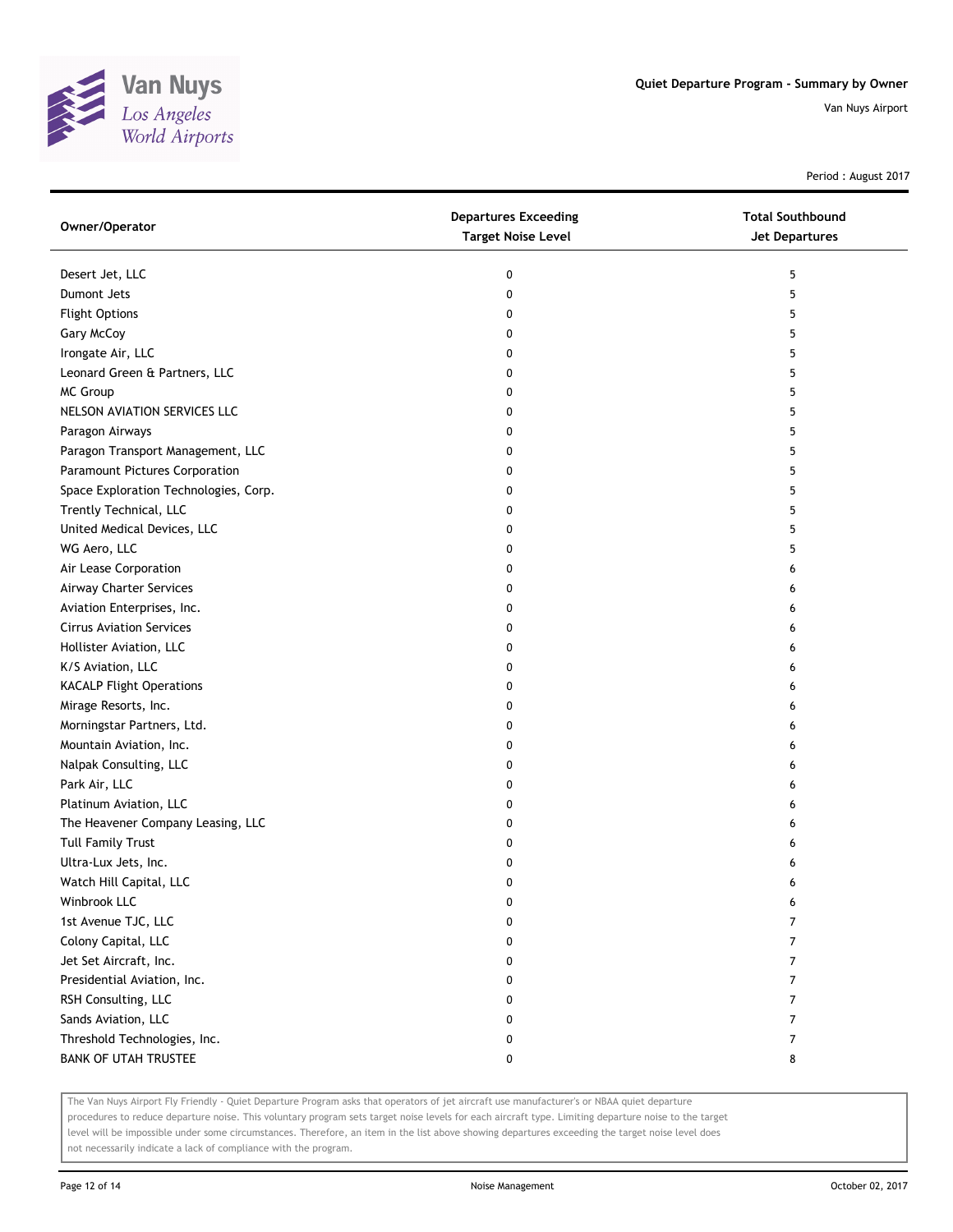

Period : August 2017

| Owner/Operator                                  | <b>Departures Exceeding</b><br><b>Target Noise Level</b> | <b>Total Southbound</b><br><b>Jet Departures</b> |
|-------------------------------------------------|----------------------------------------------------------|--------------------------------------------------|
| Concord Hospitality Enterprises Company         | 0                                                        | 8                                                |
| Merle Norman Cosmetics, Inc.                    | 0                                                        | 8                                                |
| N702SS LLC                                      | 0                                                        | 8                                                |
| Regency Air, LLC                                | 0                                                        | 8                                                |
| Swift Aircraft Management, LLC                  | 0                                                        | 8                                                |
| A-Ron Resources, LLC                            | 0                                                        | 9                                                |
| Have Plane-Will Travel, LLC                     | 0                                                        | 9                                                |
| Las Vegas Jet, LLC                              | 0                                                        | 9                                                |
| Sun Air Jets, LLC                               | 0                                                        | 9                                                |
| Passport 100, LLC                               | 0                                                        | 10                                               |
| Landmark Aviation Aircraft Management & Charter | 0                                                        | 11                                               |
| Leveled Wings, LLC                              | 0                                                        | 11                                               |
| Solairus Aviation                               | 0                                                        | 11                                               |
| Tutor-Saliba Corporation                        | 0                                                        | 11                                               |
| Latitude 33 Aviation LLC                        | 0                                                        | 12                                               |
| Oakmont Corporation                             | 0                                                        | 12                                               |
| AMVAL LLC                                       | 0                                                        | 13                                               |
| Cinco Air Charter, LLC                          | 0                                                        | 13                                               |
| FltPlan.com                                     | 0                                                        | 13                                               |
| Flexjet, LLC                                    | 0                                                        | 14                                               |
| <b>AVJET Corporation</b>                        | 0                                                        | 15                                               |
| Wonderful Citrus Aviation                       | 0                                                        | 15                                               |
| Golden State Jet, LLC                           | 0                                                        | 16                                               |
| <b>STA Jets</b>                                 | 0                                                        | 19                                               |
| Flexjet                                         | 0                                                        | 23                                               |
| Zetta Jet                                       | 0                                                        | 24                                               |
| Caesars Entertainment Operating Co., Inc        | 0                                                        | 27                                               |
| NetJets, Inc.                                   | 0                                                        | 28                                               |
| Silver Air                                      | 0                                                        | 28                                               |
| Worldwide Jet Charter, Inc.                     | 0                                                        | 28                                               |
| Trans-Exec Air Service, Inc.                    | 0                                                        | 33                                               |
| JetSuite                                        | 0                                                        | 35                                               |
| Dreamline Aviation, LLC                         | 0                                                        | $38\,$                                           |
| Pegasus Elite Aviation                          | 0                                                        | 43                                               |
| Chrysler Aviation, Inc.                         | 0                                                        | 56                                               |
| XOJET, Inc.                                     | 0                                                        | $70\,$                                           |
| <b>UNKNOWN</b>                                  | 0                                                        | 75                                               |
| NetJets                                         | 0                                                        | 190                                              |

The Van Nuys Airport Fly Friendly - Quiet Departure Program asks that operators of jet aircraft use manufacturer's or NBAA quiet departure procedures to reduce departure noise. This voluntary program sets target noise levels for each aircraft type. Limiting departure noise to the target level will be impossible under some circumstances. Therefore, an item in the list above showing departures exceeding the target noise level does not necessarily indicate a lack of compliance with the program.